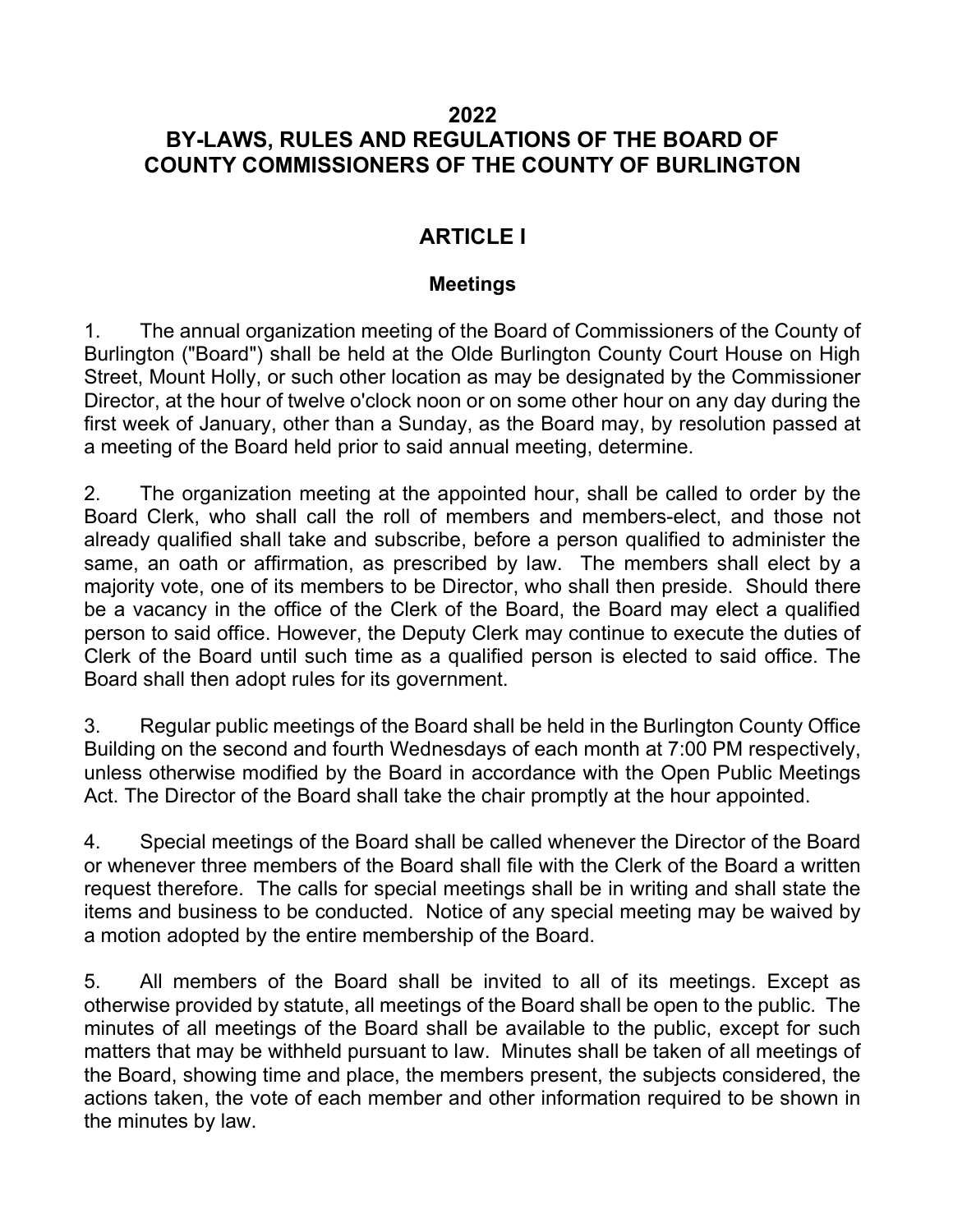6. A regularly scheduled meeting of the Board may be postponed by a majority of the Board by action taken at a regular or conference meeting in accordance with the law. The Board shall fix a new time and date for the postponed meeting. Public notice of such new meeting and time shall be posted and published in accordance with law.

### ARTICLE II

### Place of Meetings

All meetings shall be held in the Burlington County Office Building, Mount Holly, New Jersey except when otherwise specified by the Director or otherwise specified in the call for special meetings.

### ARTICLE III

### Quorum

The majority of all members elected and qualified shall be a quorum to transact business, and to decide every matter or question, except as otherwise provided by statute, but a less number may adjourn from time to time and take action to compel the attendance of absentees.

### **ARTICLE IV**

#### **Officers**

1. At the annual meeting of the Board, there shall be elected a Director of the Board and Deputy Director of the Board.

2. At the annual meeting of the Board, or when their respective terms have expired, there shall be elected the following officers and appointees:

| <b>Chief Financial Officer</b>                 | 3 years   |
|------------------------------------------------|-----------|
| <b>Chief Medical Examiner</b>                  | 5 years   |
| <b>Clerk of the Board</b>                      | 3 years   |
| <b>County Administrator</b>                    | 3-5 years |
| <b>County Emergency Management Coordinator</b> | 3 years   |
| <b>County Engineer</b>                         | 5 years   |
| <b>County Fire Marshal</b>                     | 3 years   |
| <b>County Historian</b>                        | 1 year    |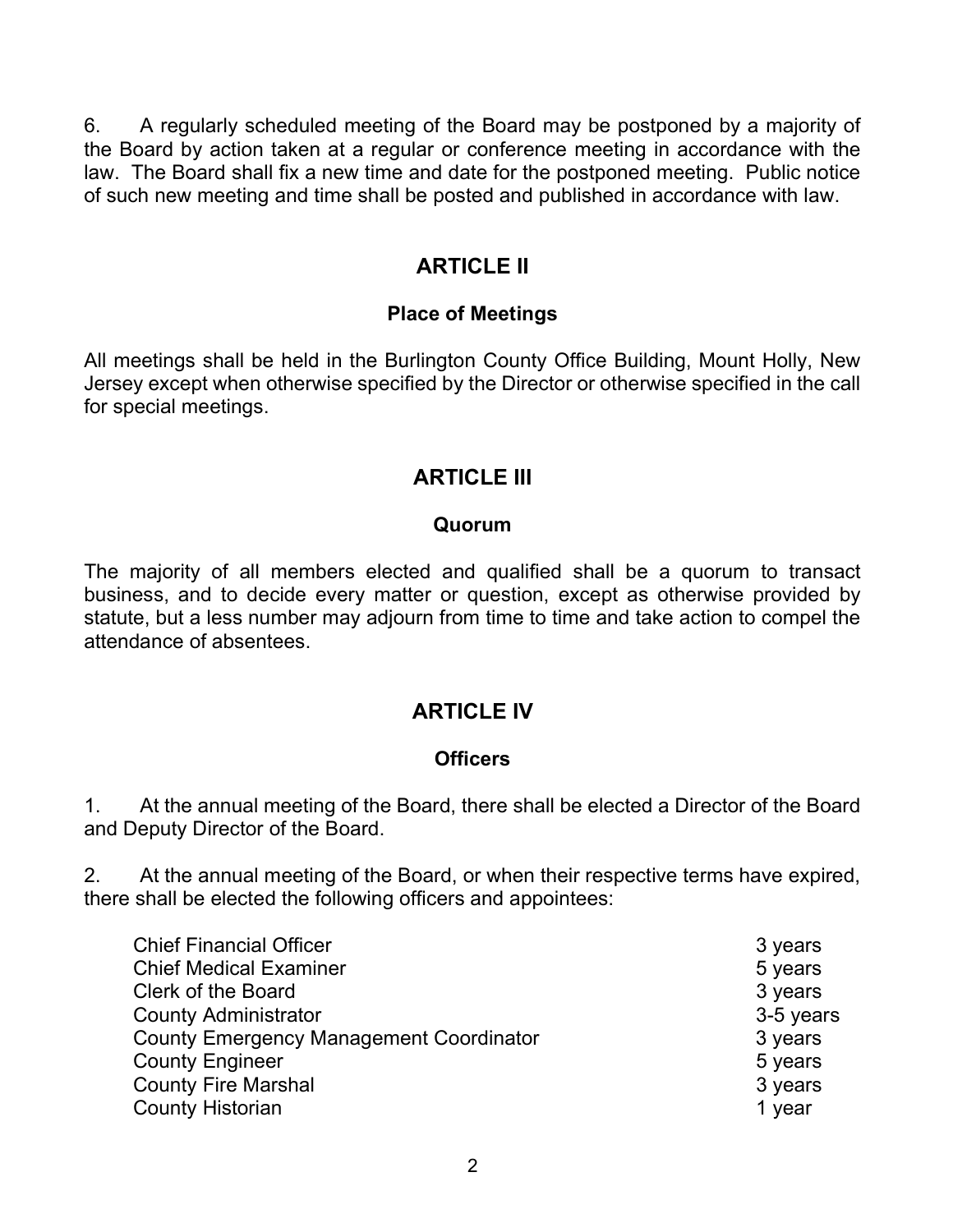| <b>County Jail Administrator</b>                           | 5 years   |
|------------------------------------------------------------|-----------|
| <b>County Purchasing Agent</b>                             | 3-5 years |
| <b>County Solicitor</b>                                    | 3 years   |
| <b>County Superintendent of Buildings &amp; Grounds</b>    | 5 years   |
| <b>County Supervisor of Roads</b>                          | 5 years   |
| <b>County Treasurer</b>                                    | 3 years   |
| Members to the Construction Board of Appeals               | 4 years   |
| Members to the County Board of Social Services             | 5 years   |
| Members to the County Bridge Commission                    | 3 years   |
| Members to the Rowan College at Burlington County Board    |           |
| of Trustees                                                | 4 years   |
| Members to the Rowan College at Burlington County Trustee  |           |
| <b>Search Committee</b>                                    | 1 year    |
| Members to the County Free Library Commission              | 5 years   |
| Members to the County Mental Health Board                  | 3 years   |
| Members to the County Planning Board                       | 3 years   |
| Members to the Burlington County Insurance Fund Commission | 2 years   |
| Members to the Office on Aging Advisory Committee          | 2 years   |
| Members to the Boards of School Estimates                  | 1 year    |
| Members to the Solid Waste Advisory Council                | 1 year    |
| Members to the Board of Education of the Special Services  |           |
| <b>School District and the Vocational School District</b>  | 3 years   |
| Members to the Workforce Development Board                 | 3 years   |

Additionally, any other such officers or appointees as the Board may deem necessary, or as required by law, shall be nominated and elected for the terms prescribed by law. In cases where no term is specified in the law, then the officers and appointees shall be elected to a term to be fixed at the time of their election, not to exceed the term of three years.

3. All officers or appointees elected by the Board of County Commissioners shall be elected as follows:

- (1) if only one nomination having been made, the Commissioner Director may call for a "yea" and/or "nay" vote on said nomination;
- (2) if more than one nomination having been made, the Clerk shall call the roll and the members shall announce their choice for the several officers named, and the persons receiving the votes of a majority of all the members shall be declared elected.

4. The salaries and compensation of all officers, appointees and employees appointed by the Board may be determined at the time of making such appointments unless otherwise prescribed by law and as the Board may from time to time establish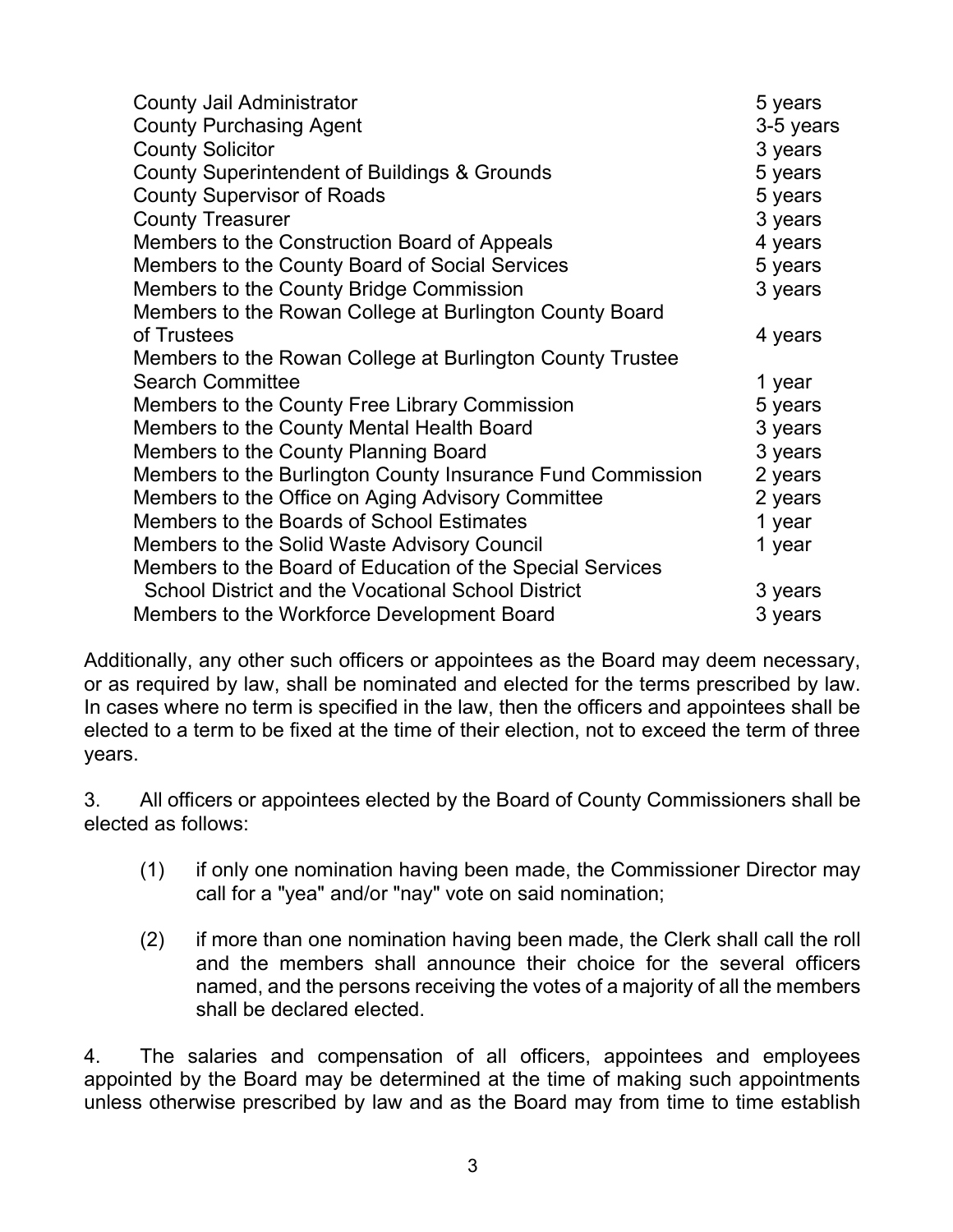same.

## ARTICLE V

#### Duties of Officers

#### 1. Director of the Board

The Director shall be the presiding officer of the Board and as such, perform the duties usually pertaining to such office. He/she shall have power, and it shall be his/her duty:

a. To preserve order and decorum, and in debate shall prevent recriminations and confine members to the question under discussion. When two or more members speak at the same time, he/she shall decide the question in order, subject to an appeal to the Board when demanded by any one member, on which appeal no member shall speak more than once, unless by consent of the Board. The Director shall be an ex-officio member of all committees. He/she shall, exercise a vigilant supervision over the affairs of the County and bring before the Board such business as may require attention. The Director, or in his absence, the Deputy Director, shall have the sole responsibility for establishing the agenda of any given meeting. It shall at all times be permissible for the presiding officer of the Board of County Commissioners at any meeting thereof and while occupying the presiding officer's chair to make motions, move resolutions or nominations.

 (1) The Director shall ensure that time shall be set aside on the agenda for two separate public comment periods at all regular open public meetings, other than the annual organization meeting: The first public comment period shall occur prior to the consideration of resolutions, which shall be limited to comments concerning agenda items only. The second shall occur at the conclusion of each open public meeting and comments may be made on any topic at that time. Public comments shall be limited to four minutes per speaker, per comment period and time may not be shared among speakers. The total time for public comments shall not exceed 30 minutes. Time limits imposed on public comments however, may be suspended by the Director, or in his/her absence, the Deputy Director.

b. To attend and take part in all meetings of the Standing and Special Committees to the Board whenever he/she shall deem it for the best interests of the County to do so.

c. The Director shall appoint at the annual meeting the following: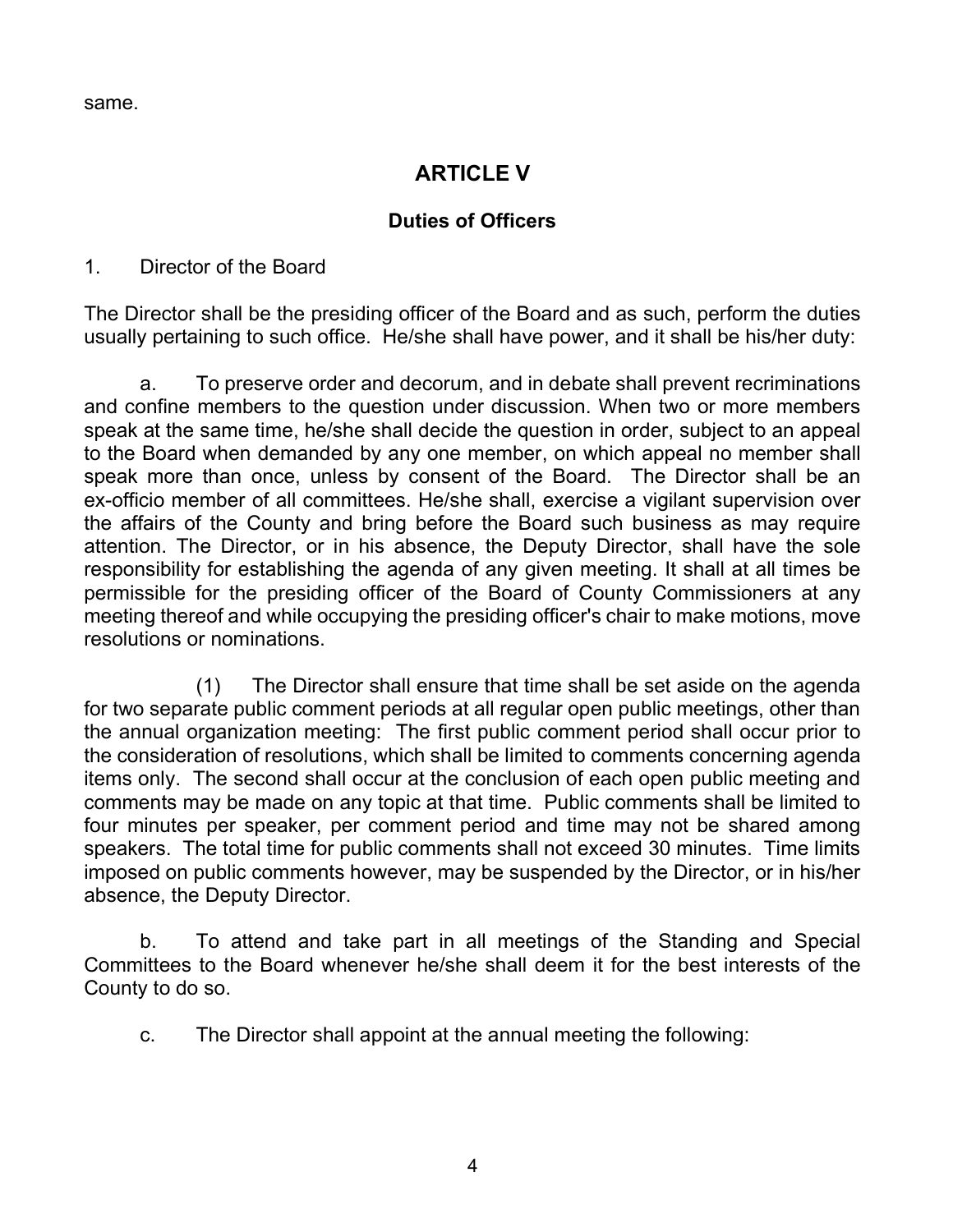- (1) Commissioner Departmental Directors
	- (a) Administration
	- (b) Corrections
	- (c) Economic Development
	- (d) Education
	- (e) Elections
	- (f) Health
	- (g) Hospital and Medical Services
	- (h) Human Services
	- (i) Natural Resources
	- (j) Public Works
	- (k) Public Safety
	- (l) Solid Waste
- (2) Other Appointments
	- (a) Two Commissioner Members to the Board of Social Services
	- (b) Commissioner Liaison to Burlington County Bridge Commission
	- (c) Two Commissioner Members to the Burlington County Planning Board and an alternate
	- (d) A Personnel Committee

1. Said Committee shall consist of three members of the Board having the authority to act on all personnel matters.

2. Said Committee shall have full power in all matters by a majority of three, otherwise the matter shall revert to the full Board for decision.

3. The County Administrator shall have the authority to approve personnel actions relating to terminations, merit increments, replacements, leaves of absences, discipline, and such other personnel matters which may be delegated to him/her, including but not limited to, the Burlington County Library Commission.

d. The Director shall appoint all Standing and Special Committees.

e. The Director shall have power to appoint an acting Department Director, in case of any absence or temporary disability of any director of the several departments for reason of their inability to perform their duties.

f. In case of the absence or temporary disability of the Director and Deputy Director of the Board, the Clerk of the Board shall call the meeting to order and the members present, providing they constitute a quorum, shall elect a Director Pro Tem by a majority vote of the members present. In the event the meeting lacks a quorum, then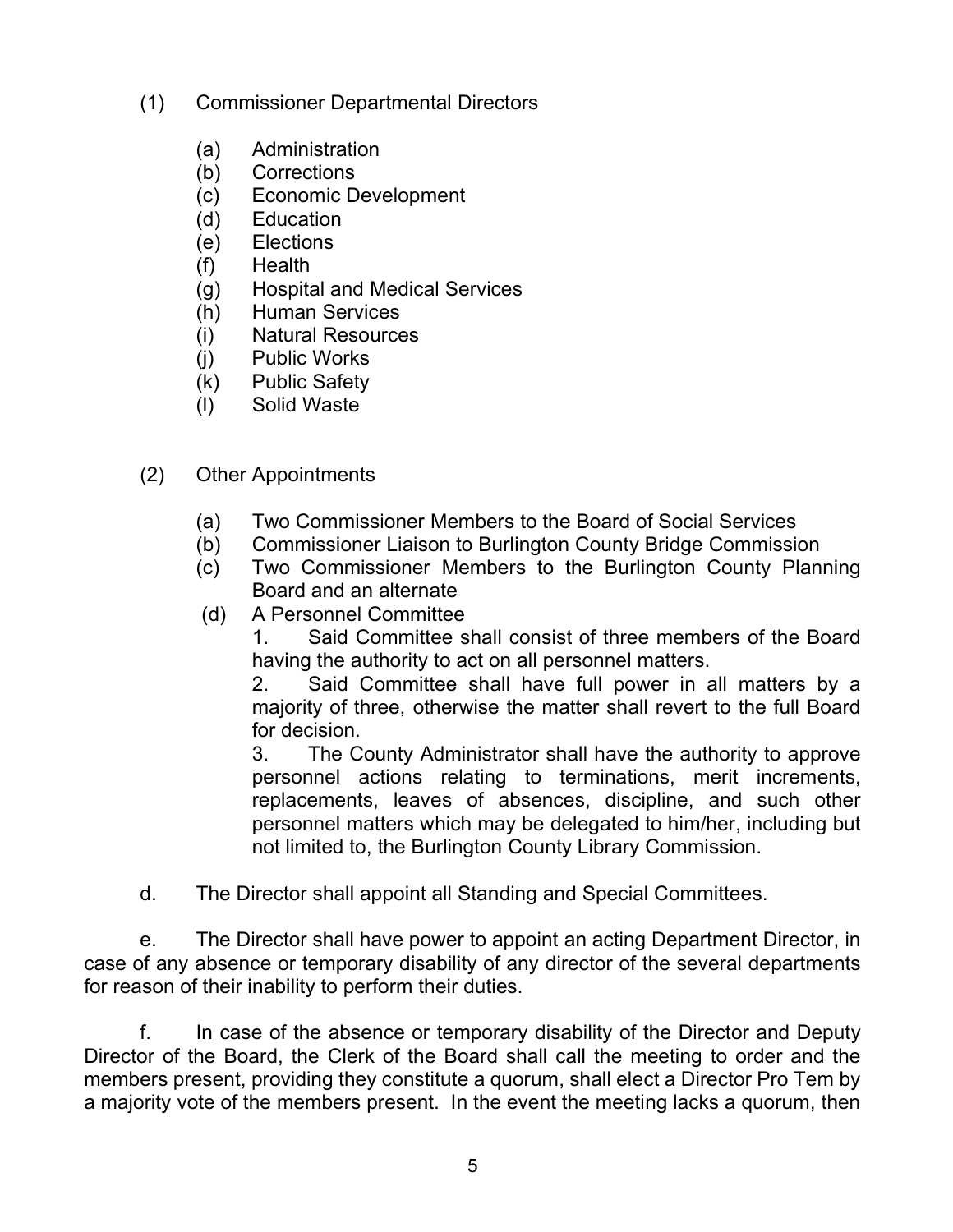it shall be the duty of those present to adjourn to another date and time, serving notice on the absentees.

g. The Director shall be responsible for ensuring compliance by the Board with the requirements of the Open Public Meetings Act. To this end, at the commencement of every meeting, either (i) that proper notice of the meeting has been provided, specifying the time, place and manner in which such notice was provided; or (ii) that adequate notice has not been provided, in which case, he/she shall further state the nature of the urgency and importance of the meeting, the nature of the harm to the public interest resulting from a delay in the holding of the meeting, that the discussion and action of the meeting will be limited to such matters of urgency and importance, the extent of notice given and that the need for the meeting could not have reasonably been foreseen in time to give adequate notice and the reason therefor. He/she shall further cause, within seven days following the Reorganization meeting, a schedule of the regular meetings of the Board for the balance of the year to be prominently posted in a public place in the County complex, to be delivered to the newspapers designated by the Board for public notices and to be filed with the County Clerk.

2. Deputy Director of the Board

The Deputy Director of the Board shall perform the duties of the Director of the Board if and when said Director is absent or unable to serve, and such other duties as the said Director may assign. In the event of death, resignation or permanent incapacitation, of the Director, the Deputy Director shall temporarily assume the duties of the Director of the Board. The Deputy Director shall serve as temporary Director until such time that the vacant Commissioner office has been filled, at which time the Board shall elect by majority vote, one of its members as Director.

3. Clerk of the Board

It shall be the duty of the Clerk of the Board to act as Clerk to the Board and of such other committees as designated by the Director. He/she shall keep the minutes and enter the proceedings of the Board and the several committees in books provided for that purpose. He/she shall have the custody of the common seal of the County, and the papers, deeds, writings, documents and books relating to the Board, and upon the expiration of his/her term of office shall deliver same to his/her duly qualified successor.

a. The Clerk of the Board shall, under the direction of the Director, do all things necessary for compliance by the Board with the Open Public Meetings Act. He/she shall be responsible for proper and timely posting, delivery and filing of the required notice and making available of the minutes to the public.

b. In case of the absence or temporary disability of the Director and Deputy Director of the Board, the Clerk of the Board shall call the meeting to order and the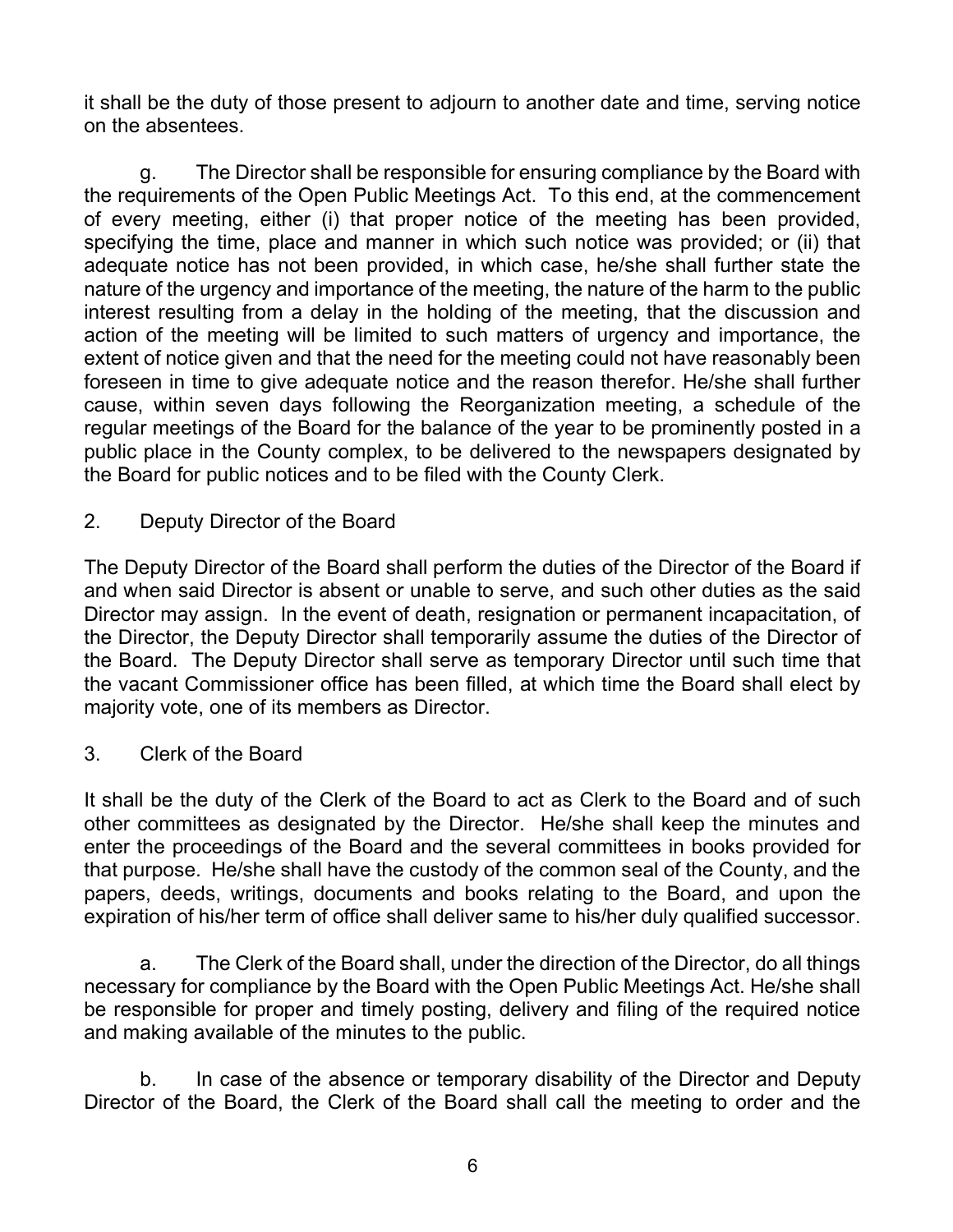members present, provided they constitute a quorum, shall elect a Director Pro Tem by majority vote of the members present. In the event the meeting lacks a quorum, then it shall be the duty of those present to adjourn to another date and time, serving notice on the absentees.

 c. If and when the Clerk of the Board is absent or unable to serve, the Deputy Clerk of the Board shall perform the duties of the Clerk and such other duties as may be assigned by the Commissioner Director.

4. County Administrator

The County Administrator shall perform the duties and functions as outlined in Resolution No. 70 adopted by the Burlington County Board of Chosen Freeholders January 26, 1994.

 a. If and when the County Administrator is absent or unable to serve, the Deputy and/or Assistant County Administrator shall perform the duties of the Administrator and such other duties as may be assigned by the Commissioner Director. In the absence of a Deputy and/or Assistant County Administrator, the Commissioner Director may designate an individual to temporarily perform the duties of the Administrator and such other duties as may be necessary and appropriate.

5. County Treasurer

The County Treasurer shall have his/her office in the Burlington County Office Building, Mount Holly, New Jersey, which office shall be open for the transaction of business every weekday, except Saturday and Holidays, from 8:00 AM to 5:00 PM.

The County Treasurer shall furnish a bond to the Board of Commissioners in the sum of \$500,000.00, which bond shall be approved by the Board of Commissioners. The Board shall pay the annual premiums of said bond.

The Treasurer shall deposit to the credit of the Board of Commissioners all monies belonging to the County under the direction of the Commissioner responsible for Finance, excepting the monies which may now or hereafter be subject to the control of some body or commission other than the Board of Commissioners, in a depository or depositories as designated by resolution adopted by the Board. The County Treasurer shall be the custodian of all county funds and disburse said funds only on order of the Board. The Treasurer collects and receives all monies due the County and shall keep adequate records and, at least once a month, report to the Board the receipts and disbursements made by him/her. The Treasurer shall maintain general books of accounts in accordance with rules and regulations of the Local Finance Board in the New Jersey Department of Community Affairs.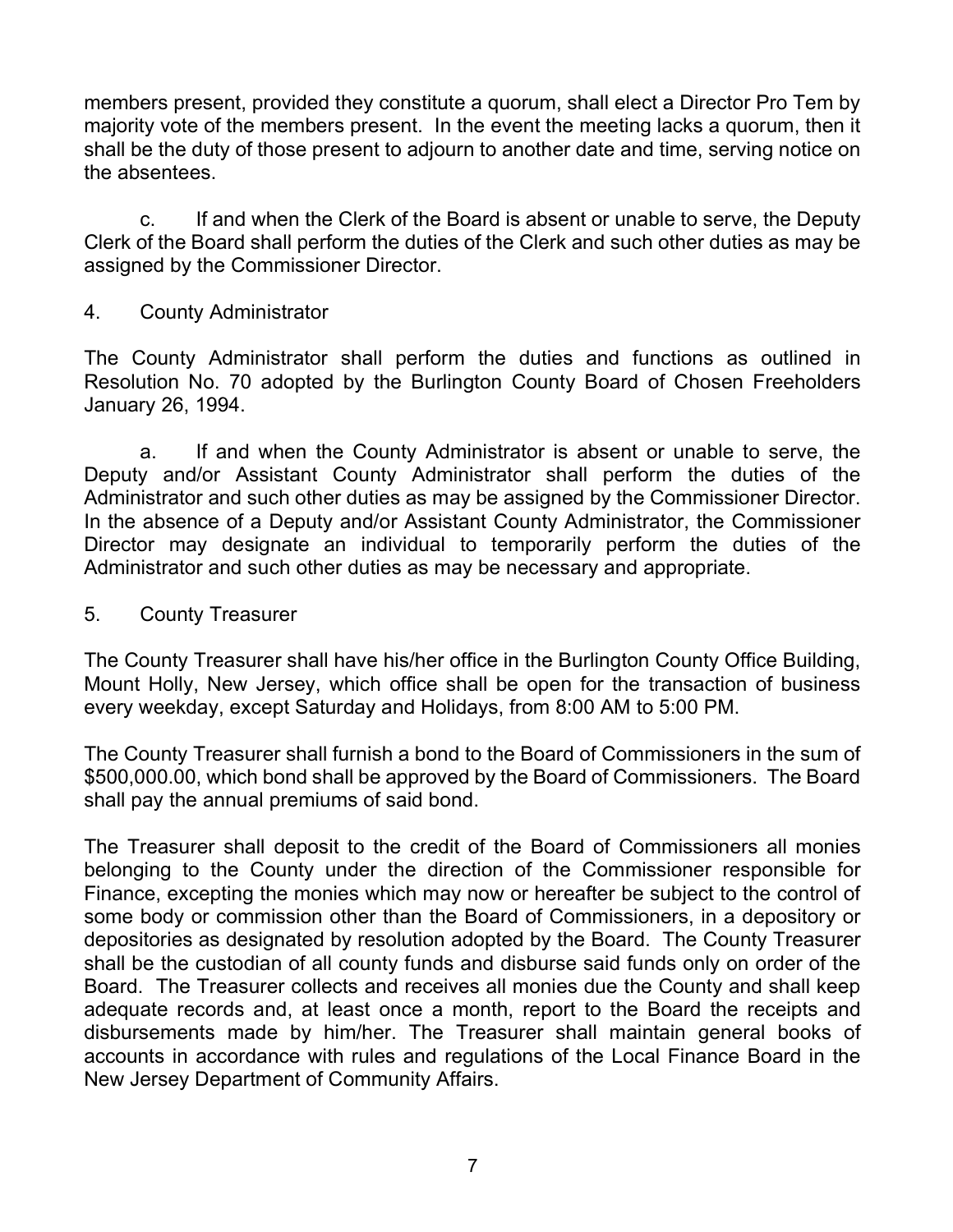a. Pay all bills upon evidence of the receipt of the goods, wares and merchandise or upon rendition of services upon which said bills are predicated, provided, however, said bills have been recommended for payment by the Chief Financial Officer and approved by the Director of the Board or his/her designee.

b. Pay the principal and interest of the County debt as same matures or accrues.

c. Pay salaries due employees at the regularly scheduled intervals.

d. Shall have general supervision of the Treasurer's Office and all mail addressed to his/her office and making replies to the same.

e. Under the direction of the Commissioner responsible for Finance, shall personally make all arrangements with financial institutions for borrowing of money for County purposes.

f. Keep a record of all bonds, and canceled bonds and coupons when paid and make such disposition of the canceled bonds and coupons as shall be proper.

 g. Exhibit accounts for inspection and audit to any member of the Board and County Administrator whenever required.

All books of accounts and all books relating to the County Finances shall be the property of the County Treasurer and shall be kept in his/her office in the Burlington County Office Building as prescribed by law; and upon the expiration of his/her term of office he/she shall deliver the same to his/her duly qualified successor.

It shall be his/her duty to perform any other special work which may be assigned by the Board or the Commissioner assigned to the Finance Department.

In the absence of the County Treasurer, the Chief Financial Officer shall perform the duties of the County Treasurer.

6. County Chief Financial Officer

The County Chief Financial Officer shall perform the duties provided for under New Jersey law. The County Chief Financial Officer shall be responsible for rendering the reports and maintenance of the accounts otherwise required of the County Treasurer. It shall be the duty of the Chief Financial Officer to exercise supervision over the expenditures and receipts of the County.

The County Chief Financial Officer shall furnish a bond to the Board of Commissioners in the sum of \$500,000.00, which bond shall be approved by the Board of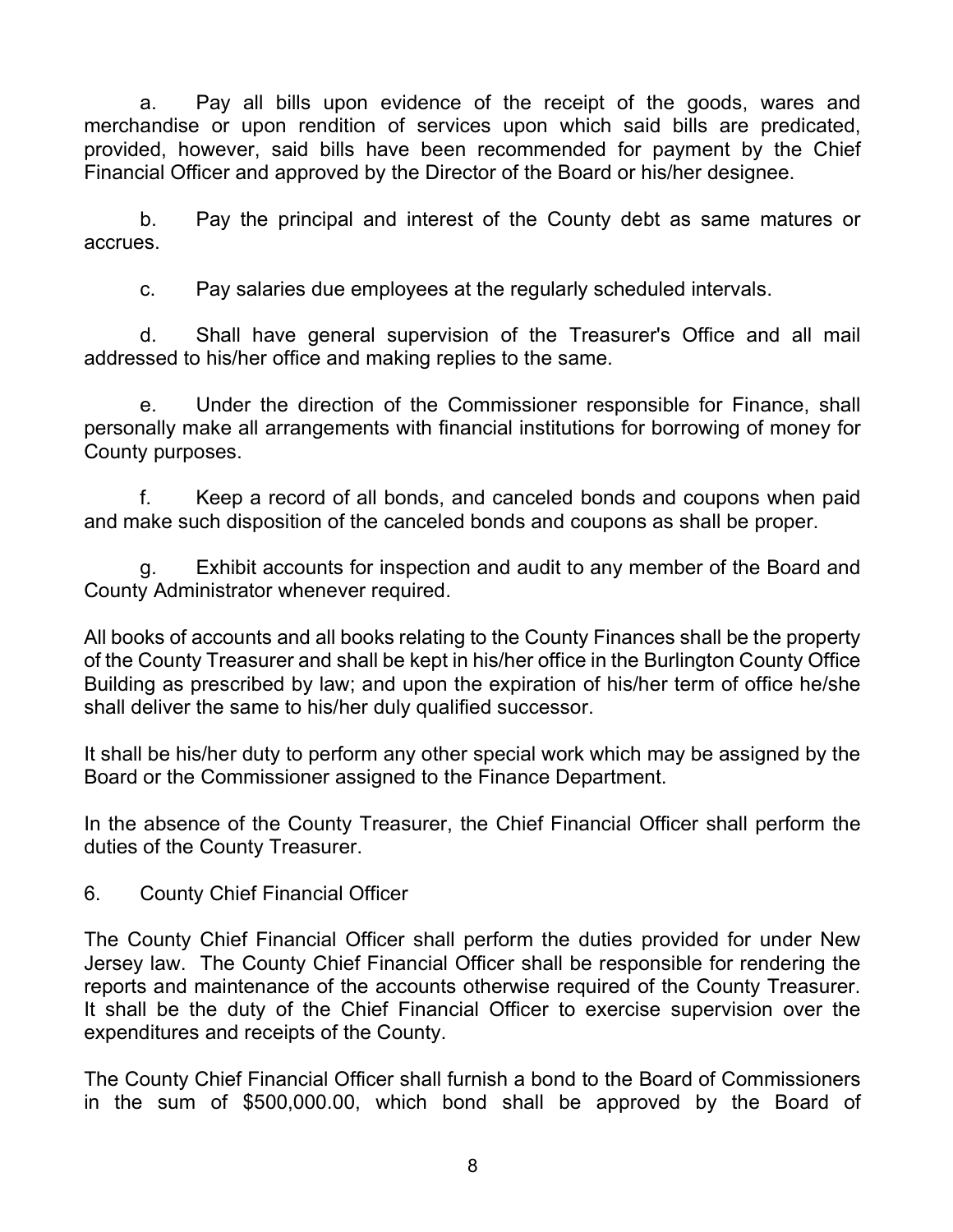Commissioners. The Board shall pay the annual premium of said bond.

a. File all warrants, canceled checks, receipts and other evidence of payment in his/her office.

b. Exhibit accounts for inspection and audit to the Commissioner Director and the County Administrator whenever required.

c. The Chief Financial Officer or his/her designee shall audit all vouchers, claims, and warrants representing just obligations of the County of Burlington.

d. The Chief Financial Officer or his/her designee shall have all vouchers, claims and warrants audited and ready for approval by the Commissioners not later than the close of business on the day preceding the regular meetings of the Board.

It shall be his/her duty to perform any other special work which may be assigned by the Board or the Commissioner assigned to the Finance Department. In the absence of the Chief Financial Officer, his/her designee shall perform the duties of the Chief Financial Officer.

### 7. County Solicitor

a. The Solicitor of the Board shall attend the meetings of the Board, and give legal advice as it or they, from time to time, need and shall conduct all the legal business or suits, of, against or for the Board of Commissioners with such special counsel as may be approved by the Board; and shall perform such other duties as may be, from time to time, required of him/her.

b. The Solicitor shall approve as to form and legality any and all resolutions before their presentation to the Board for consideration.

c. It shall be the duty of the Solicitor to approve as to form and legality of any and all contracts prior to being executed by the Board.

d. It shall be the duty of the Solicitor to immediately notify the Board of any official action taken or contemplated by the Board, which in his/her judgment is illegal.

e. It shall be the duty of the Solicitor to provide legal service to such officers, employees, boards, and commissions of the County as the Board of Commissioners shall designate.

f. The Solicitor shall supervise the Assistant Solicitors and all employees connected with his/her office.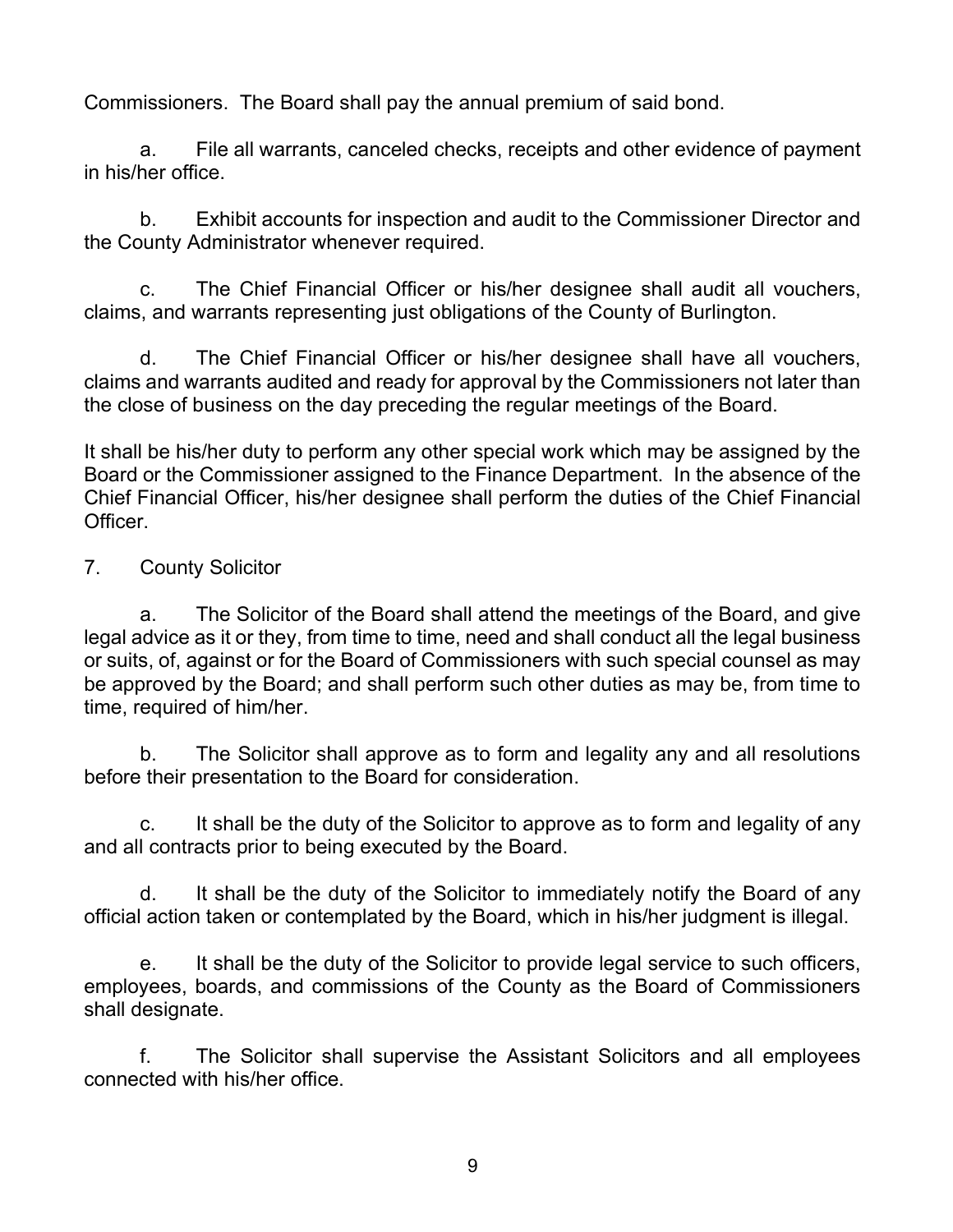8. County Engineer

a. The County Engineer shall have supervision over all engineering for the County except where otherwise provided by the Board.

b. He/she shall act in an advisory capacity to the Board, its officers or members, on all engineering projects in the County as required or requested.

c. He/she shall prepare a list of the bridges of the County, numbering the same, and shall prepare and keep in his/her office a record, in which shall be entered the locations and numbers of the various bridges, size and character of construction.

d. He/she shall prepare plans and specifications for bridges and culverts and repairs to same in the County, when directed by the Board.

e. He/she shall make all surveys required by the Board in connection with any County work.

f. He/she shall prepare plans, cross-sections, profiles, specifications, and reports for all road work proposed and contemplated when directed by the Board.

g. He shall supervise and inspect all County repairs and construction work, except as may be assigned specifically to others.

h. He/she shall be responsible to the Board of Commissioners to see that all road and bridge contracts are properly carried out, both as to the manner of performing the work and the materials used.

i. He/she shall have supervision over all employees connected with his/her office.

j. All estimates on account for payments for bridge and road work and the certification for the final payments on the same shall be prepared by the County Engineer. He shall also certify as to the correctness of the bills to be paid on such accounts according to terms of the contract.

k. He/she shall present to the Commissioner of Transportation a schedule approved by the Board for the work on roads and bridges in which any of the State monies are involved and shall also make quarterly requests to the State Highway Commissioner for monies due and payable to the County. He/she shall prepare any data, reports or schedules for the Board which may be required by the State Highway Commissioner.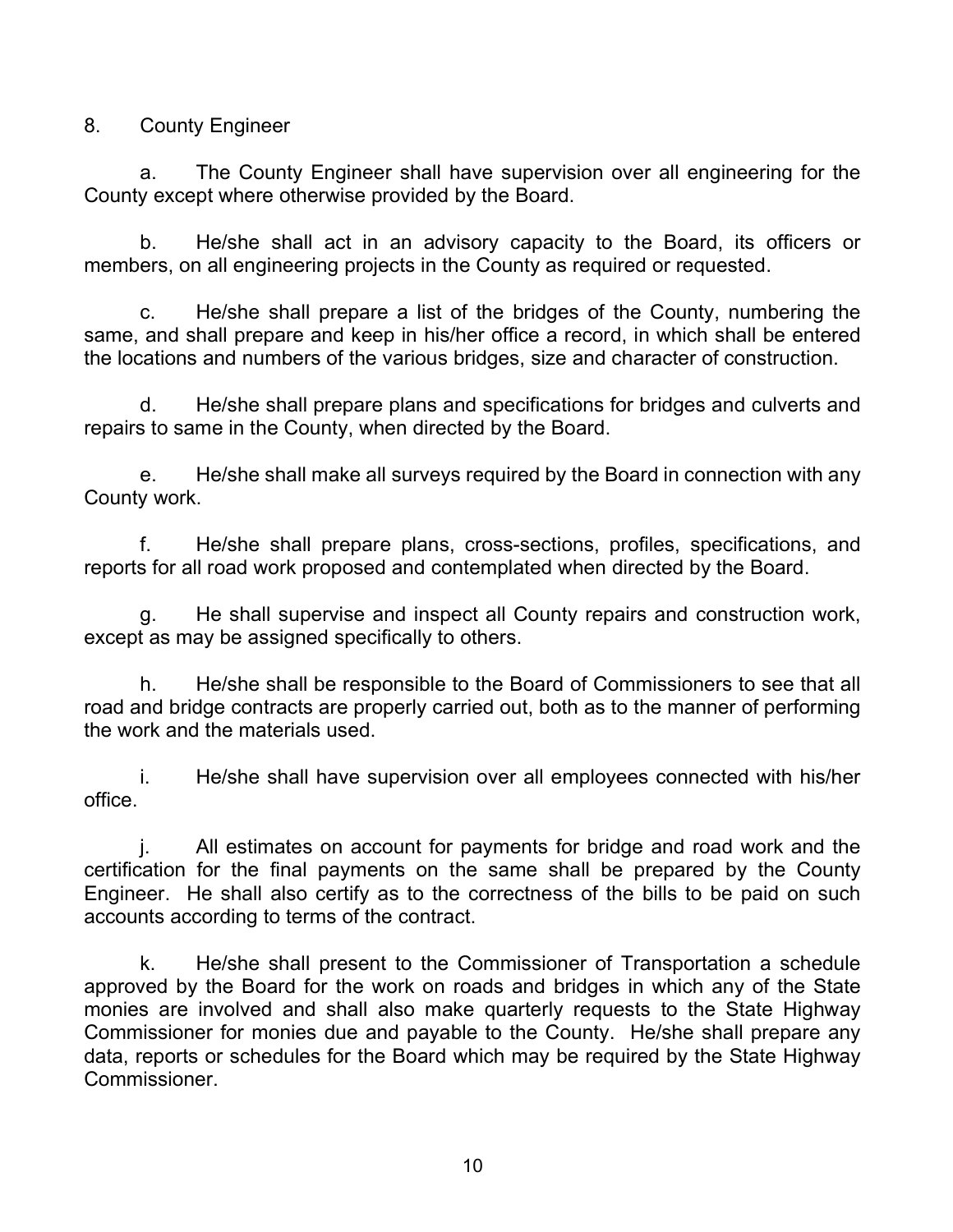l. Neither the County Engineer, nor any employees or officials of the County Engineer's Office shall engage in any work or employment for any other person, firm, or corporation, that may result in a conflict of interest with the duties of said office or employment in the County.

9. Supervisor of Roads

a. It shall be the duty of the Supervisor of Roads to inspect the County road and bridge system from time to time and report thereon to the Director of the Department with recommendations as to the repairs and maintenance required in conjunction with the County Engineer.

b. He/she shall submit to the Director of the Department a tentative schedule prior to the adoption of the County budget, setting forth in detail the estimated amount of monies required on all road and bridge work for the current year. He shall present to the Director, a work schedule showing in detail the amount of work contemplated and materials and labor necessary for its proper execution, in coordination with the County Engineer.

c. This schedule shall be prepared as soon as possible after the organization meeting of the current year.

d. He/she shall, in addition to the duties prescribed by law, have charge of all ordinary and extraordinary repairs and construction in conjunction with the County Engineer when necessary. He/she shall have charge of keeping all County roads clear of any obstructions and remove snow from the County Road System whenever it appears.

e. He/she shall have charge of the County Road Department Yard and equipment and maintenance thereof.

f. He/she shall have supervision over all employees connected with the road and bridge department.

g. He/she shall prepare and submit such information as may be required by the Personnel Committee.

h. He/she shall do and perform such other duties as are now and hereafter prescribed by law.

10. All Other Officers, Boards, and Commissions

All such other officers, agents and employees of this Board as may be required to do the business of the County, and as may be appointed thereof, shall do and perform such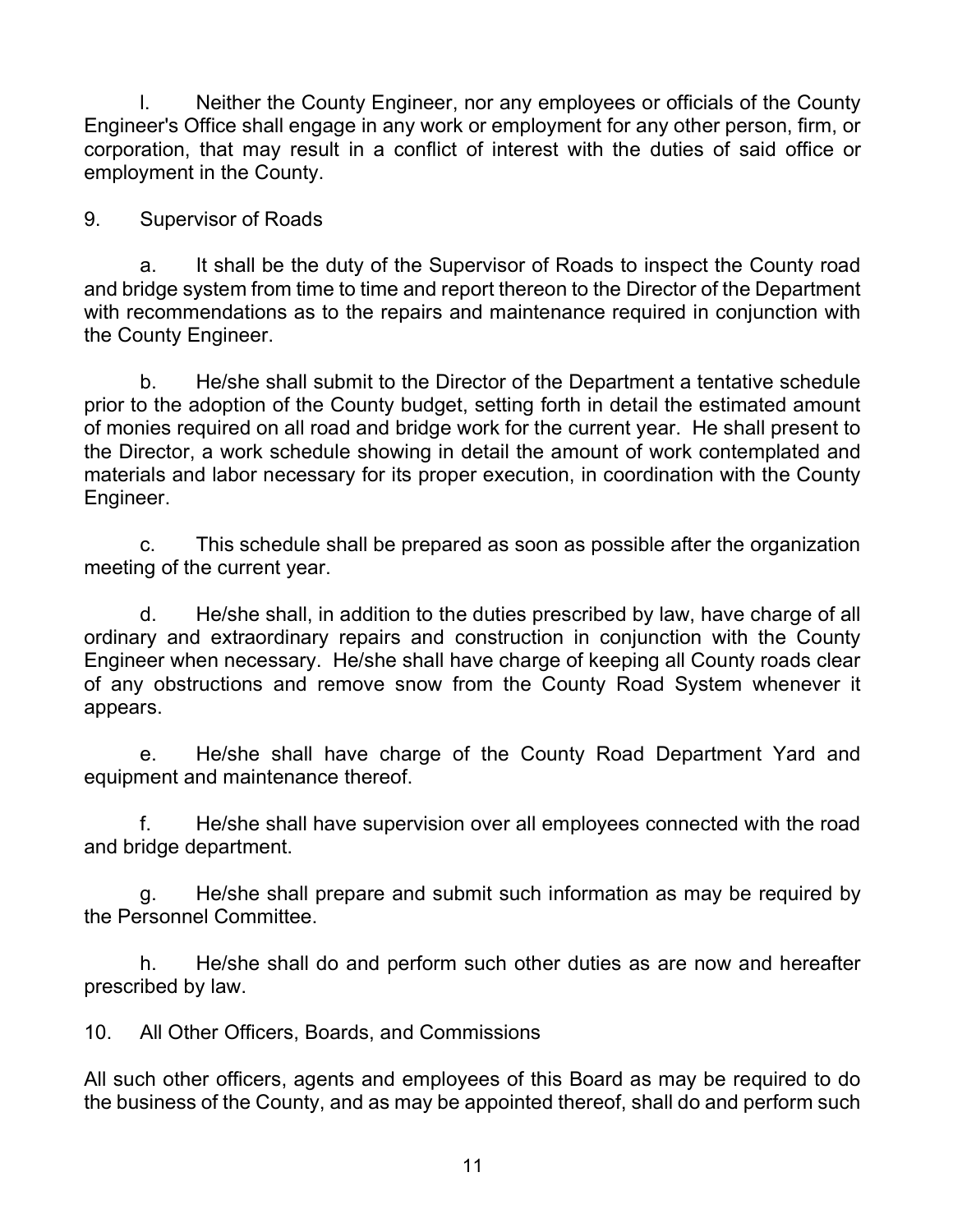duties as are now or may hereafter be required by law, by the Board, or by the proper Director in charge thereof.

Each department head subject to the approval of the County Administrator is authorized to sign and submit for approval any and all vouchers, insurance report forms, printing and maintenance work orders, purchase requisitions, receiving copy of a purchase order, and all personnel forms.

Each department head subject to the approval of the County Administrator shall designate in writing an individual(s) authorized to sign and submit for approval any and all vouchers, insurance report forms, printing and maintenance work orders, purchase requisitions, receiving copy of a purchase order and all personnel forms. All other official documents are to be forwarded to the County Administrator for signature. This authority is limited to an authorized extended absence by the Department Head.

### ARTICLE VI

### **Vacancies**

1. In case of the absence of the Clerk of the Board and Deputy Clerk from any meeting of the Board, or in case of their temporary absence from the County, or illness, the Board may select any suitable person as Clerk, pro tempore.

2. If a vacancy occurs in any office by reason of death, resignation, removal, disqualification, refusal to serve, or any other cause, such vacancy may be filled at any regular meeting of the Board in the manner prescribed by law.

## ARTICLE VII

### Order of Business

- 1. Call to Order
- 2. Pledge of Allegiance and Prayer
- 3. Announcement of Public Notice
- 4. Roll Call
- 5. Approval of Minutes of Previous Meetings
- 6. Public Comments on Agenda Items Only
- 7. Presentation of Resolutions
- 8. Questions from the Press
- 9. Public Comments
- 10. Comments by Commissioners
- 11. Adjournment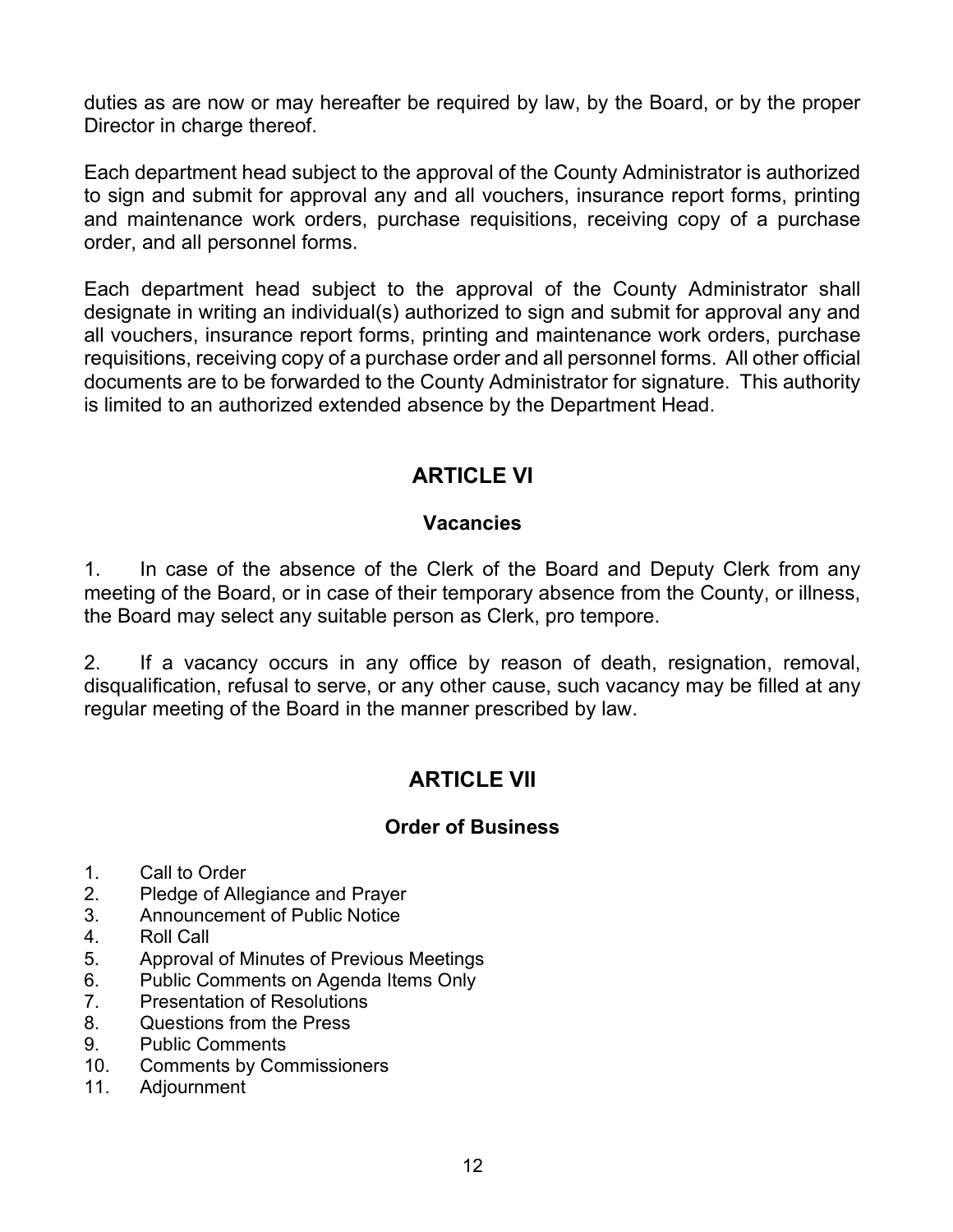\*The Order of Business set forth above may be modified by the Commissioner Director, or in his/her absence the Deputy Director or Director Pro Tem, in their discretion.

### ARTICLE VIII

### Rules of Order

1. Yeas and Nays shall be recorded in the minutes.

2. A motion for reconsideration shall not be received unless made at the same or following meeting by a member who voted with the majority in the first instance.

3. When an item of business is tabled, it shall not be discussed further during the meeting at which the motion for tabling is made, but may be brought up at the next meeting thereafter or at a subsequent meeting, at the discretion of the Commissioner **Director** 

4. Petitions, memorials, or other papers addressed to the Board shall be presented to the Clerk.

5. Every motion shall be reduced to writing by the Clerk of the Board or Deputy Clerk if the Director or any member desires it.

6. When a motion is made and seconded, it shall be stated by the Director, or, being in writing, it shall be read by the Clerk aloud and then opened by the Director to debate. Any such motion may be withdrawn at any time before a decision or amendment is made.

7. When a question is under debate no motion shall be received but to adjourn, to lay on the table, to amend or to commit, which several motions shall have precedence in the order in which they are arranged.

8. A motion to adjourn or lay on the table shall be decided with debate.

9. On all motions and resolutions, the question shall be decided by calling the "yeas" and "nays", which shall be entered in the minutes.

10. Upon the Call of the roll the names of the members shall be called alphabetically, with the exception of the Director, whose name shall be called last.

11. If the event any issue arises as to the appropriate procedure or process to follow,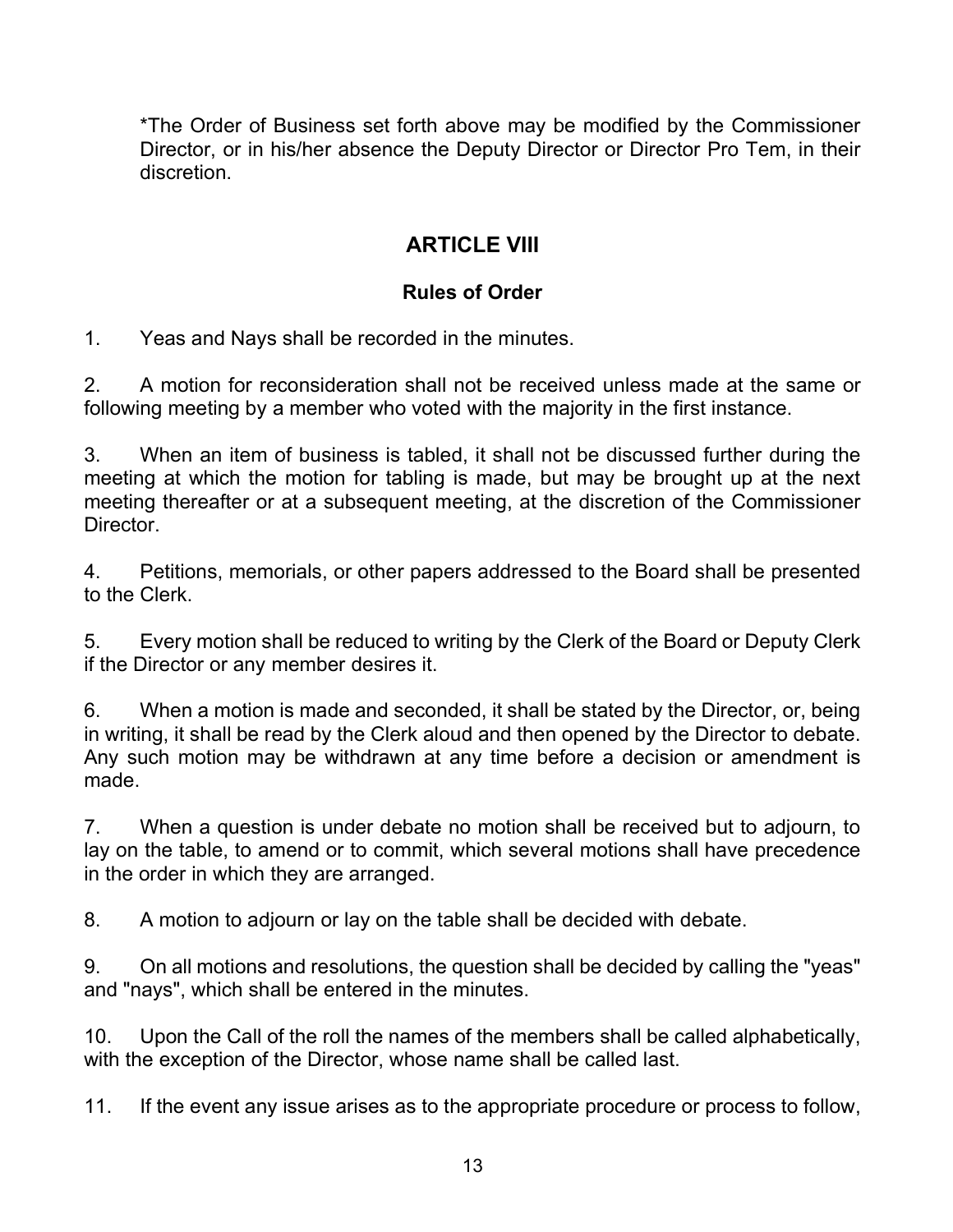the Commissioner Director in his/her sole discretion, shall determine the issue in consultation with the County Solicitor.

### ARTICLE IX

### Purchase of Goods and Services

#### 1. Award of contracts

Except as is provided otherwise in the Local Public Contracts Law or specifically by any other law, every contract awarded by the Board of Commissioners for the provision of any goods or services, the cost of which in the aggregate exceeds the bid threshold, shall be awarded to the lowest responsible bidder after public advertising for bids and bidding therefor.

### 2. Purchase orders

a. All purchase orders for goods and/or services generated by any County Department or Agency must be approved and signed by the County Administrator, the County Treasurer, Chief Financial Officer or the Purchasing Agent.

 b. No goods and/or services to be paid for with Burlington County funds may be ordered by any Department or Agency without first obtaining a purchase requisition and an approved purchase order for the specific goods and/or services. No confirming purchase orders will be issued following the ordering or the receiving of such goods and/or services that have not been preceded by the encumbrance of funds through a purchase requisition. The Purchasing Agent must be informed and must approve any such purchases to be made directly by a Department or Agency including those situations in which an emergency is thought to exist. An exception to this procedure may be the award of an emergency contract when an actual or imminent emergency affecting the public health, safety or welfare exists requiring the immediate delivery of the goods and services and the emergency occurs after business hours or weekends or holidays. See next section for the procedures to be used for the award of an emergency contract.

#### 3. Emergency contracts

The following procedures must be followed when an emergency situation requiring the immediate purchase of goods and/or services is thought to exist.

a. An actual or imminent emergency affecting the public health, safety or welfare must exist requiring the immediate delivery of the goods or the performance of the service.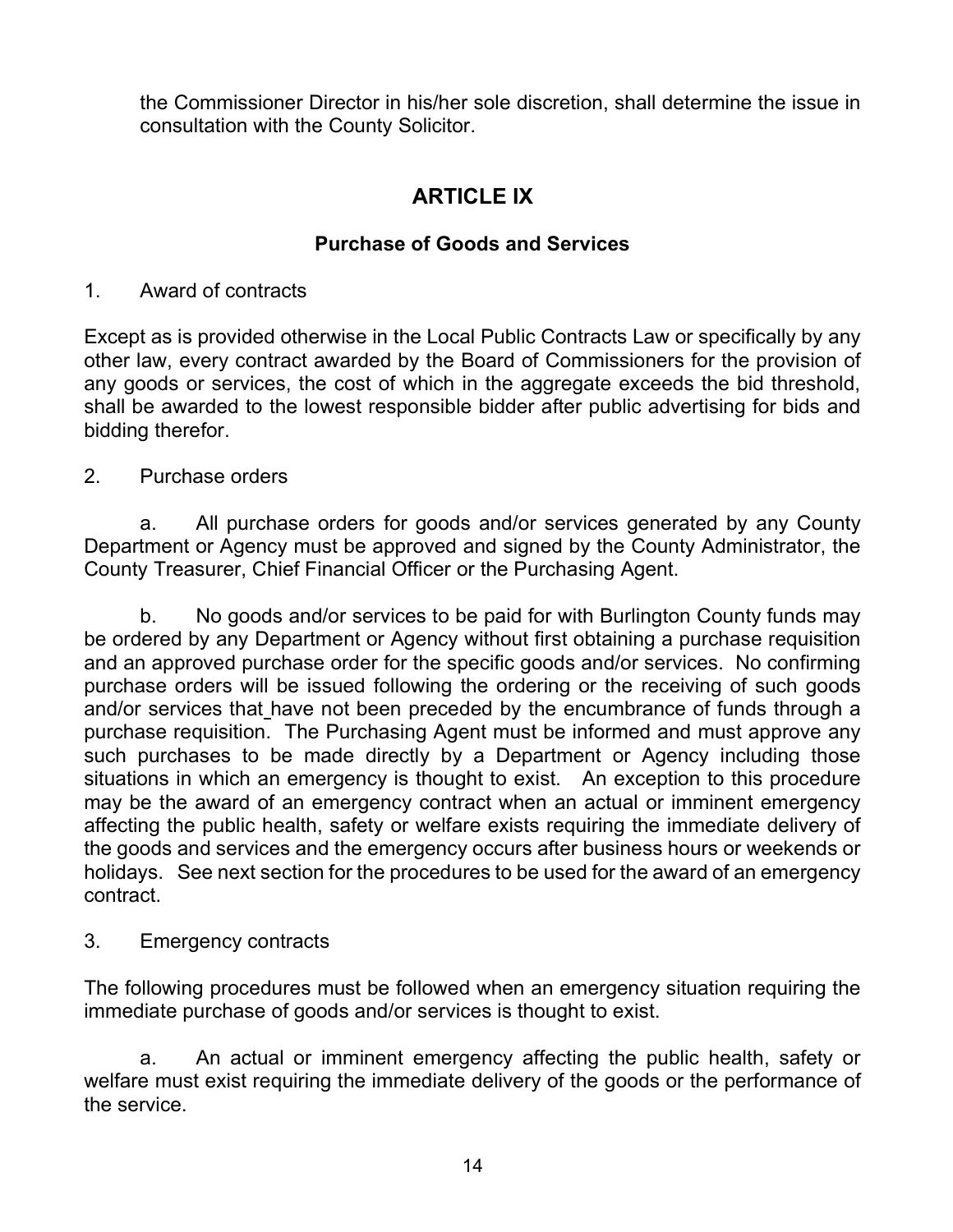b. The Purchasing Agent is designated as the representative of the Board of Commissioners to accept notifications of emergency.

c. The Department or Agency Head or his/her designee wherein the emergency has occurred shall notify the Purchasing Agent immediately by telephone or facsimile transmission of the need for the performance of a contract, the nature of the emergency, the time of its occurrence and the need to award an emergency contract through the issuance of a purchase order. The notification shall be first communicated by telephone or facsimile transmission, but shall be reduced to writing and filed with the purchasing agent as soon as practicable. If the emergency occurs after business hours or on weekends or holidays, the notification must be communicated on the first business day thereafter.

d. If the Purchasing Agent is satisfied that an emergency exists, the Purchasing Agent is authorized to award a contract or contracts for such purposes through the issuance of a purchase requisition and purchase order as may be necessary to respond to the emergent needs. If the emergency occurs after business hours or on weekends or holidays, the Purchasing Agent shall formally award the contract by preparing a purchase requisition and purchase order as soon as possible after notification of the emergency and the goods or services that were required to meet the emergency.

e. The County Administrator, Treasurer and Chief Financial Officer are also designated to take all actions described above.

#### 4. Quotations

The Purchasing Agent is authorized to award all contracts, excluding professional services contracts and contracts for extraordinary unspecifiable services in an amount under the bid threshold without public bidding in accordance with the Local Public Contracts Law and the following procedures.

a. Two written quotations must be obtained prior to the issuance of a requisition and purchase order when the contract amount is between 15% of the bidding threshold and the threshold. The contract must be awarded to the vendor whose response is most advantageous, price and other factors considered.

 b. One written quotation must be obtained prior to the issuance of a requisition and purchase order when the contract amount is less than 15% of the bidding threshold.

 c. All written quotations, estimates, offers, agreement, contracts and all other supporting paperwork associated with the purchase of goods and/or services below the bid threshold must be forwarded to the Purchasing Agent for review and appropriate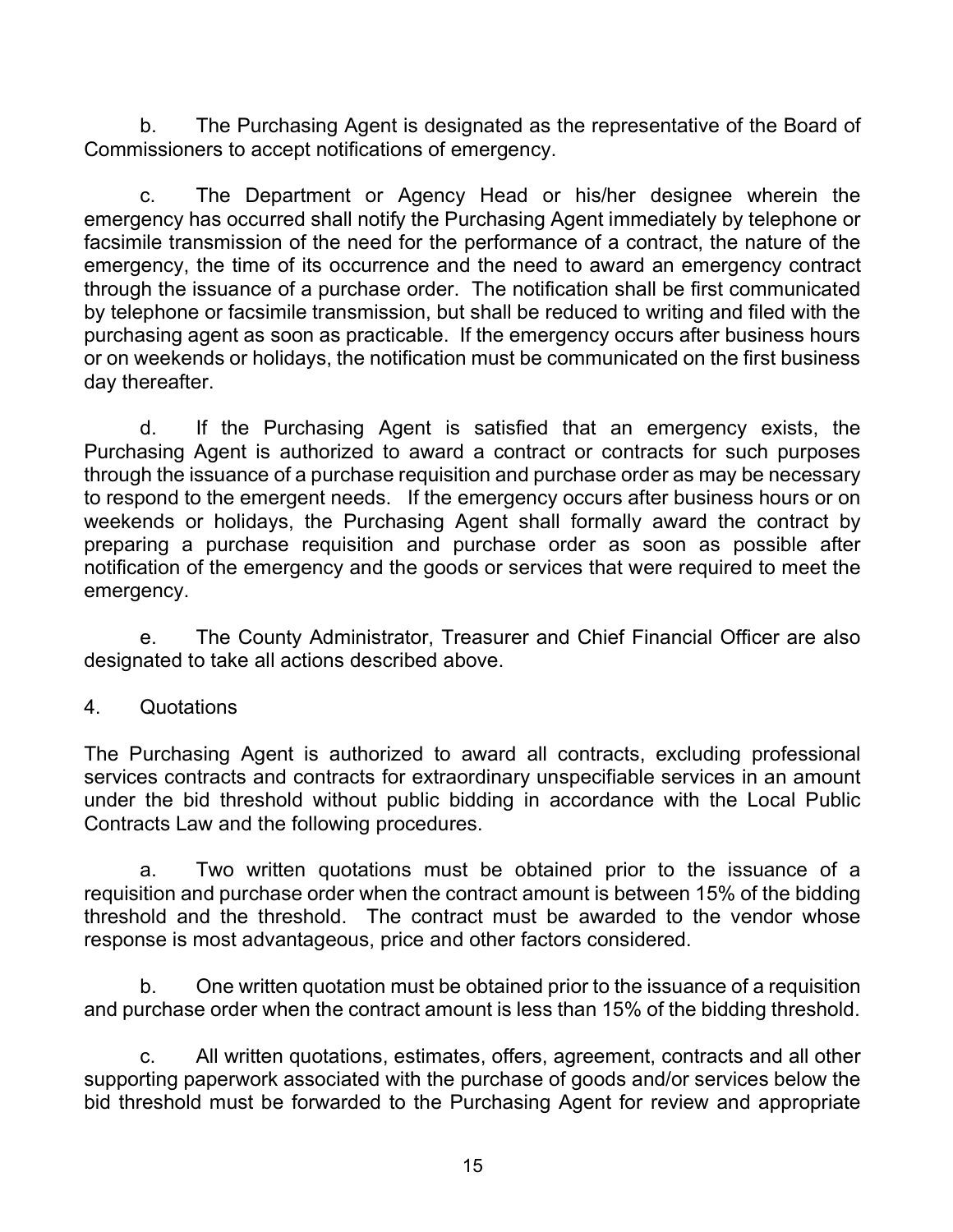action.

5. Competitive Contracts

a. Competitive Contracting in lieu of public bidding for contracts over the bid threshold may be used for those contracts listed at N.J.S.A. 40A:11-4.1. All questions regarding the procedure for using the competitive contracting process are to be submitted to the Purchasing Agent.

 b. The County Administrator is authorized to administer the Competitive Contracting process in accordance with N.J.S.A. 40A:11-4.1 through 4.5 with the assistance of the Purchasing Agent.

## ARTICLE X

### Execution of Contracts and Legal Documents

1. All contracts and other legal documents authorized by resolution of the Board shall be executed on behalf of the Board by the Director of the Board, the Deputy Director, the County Administrator or Clerk of the Board as appropriate. Where the document is required by law, rule or regulation to be acknowledged and attested thereto, such instrument shall be signed by the Director of the Board, the Deputy Director, the County Administrator or Clerk of the Board as appropriate, and the Seal of the County shall be affixed thereto and attested by the Deputy Director, County Administrator, Clerk of the Board, or Deputy Clerk of the Board. Before the delivery of such legal document, the Solicitor of the Board shall approve the same both as to form and legality. The County Treasurer or Chief Financial Officer shall certify as to the availability of funds, where required, prior to authorization by the Board.

2. No Change Order involving the total of more than the amount set in accordance with N.J.S.A. 40A:11-1 et seq., with reference to any contract for labor, materials, or services, of any nature whatsoever, shall be permitted unless a resolution approving same is adopted by the Board of Commissioners prior to its issuance.

3. All Change Orders involving total sums of up to the amount set in accordance with N.J.S.A. 40A:11-1 et seq., shall be submitted by the department head, any contract agent, architect, or engineer, to the County Administrator for his/her approval prior to proceeding with authorizing the work to be performed or the purchase of material(s) or service(s), subject to adequate funds as certified to by the County Treasurer or Chief Financial Officer.

# ARTICLE XI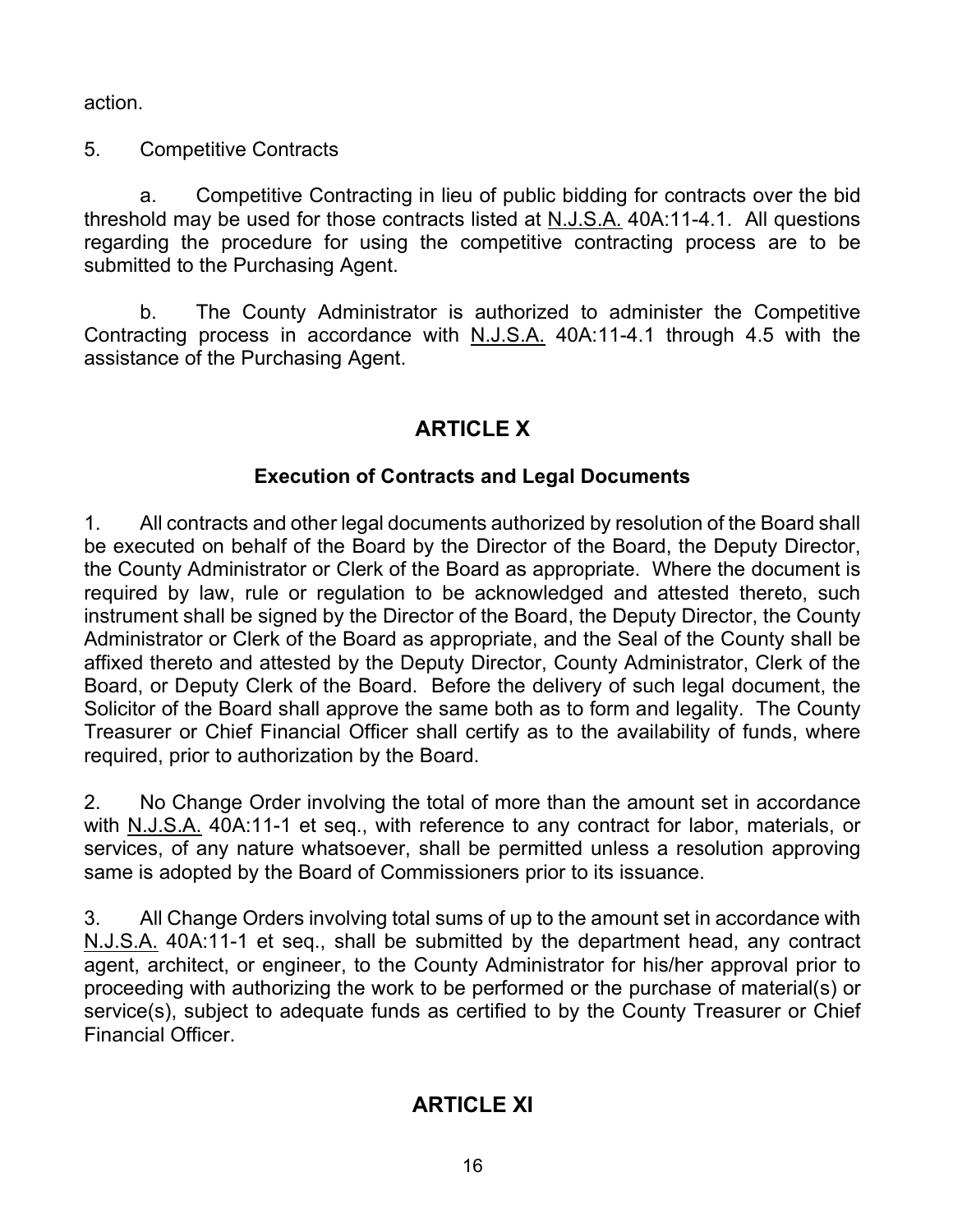### Payment of Bills

The procedure for the payment of regular vouchers, claims, warrants and other orders for the payment of money, shall be as follows, unless otherwise provided by statute:

1. All County checks shall be signed on behalf of the County of Burlington by the Treasurer of the County of Burlington and by at least one of the following officers: Commissioner Director or County Administrator. The aforesaid signatures may be affixed through the use of mechanical plates or other mechanical means satisfactory to the banking institutions upon which they are drawn.

2. Vouchers, claims, and warrants representing just obligations of the County of Burlington shall be submitted to the office of the County Chief Financial Officer on forms furnished by the County where they shall be audited, signed by the County Chief Financial Officer or his/her designee or the County Administrator, and presented to the Board for its action when listed in detail in the supplemental binder. All such vouchers, claims and warrants properly itemized with documentation and certification supporting same shall be submitted by the responsible department head no later than the close of business on the Thursday preceding the regular meeting of the Board of Commissioners.

3. Vouchers, claims and warrants representing reimbursement for personal expenses, mileage, and petty cash for which a purchase requisition was not issued shall be submitted to the office of the County Chief Financial Officer properly itemized, with documentation and certification supporting same, where it will be audited, approved by the County Administrator or his/her designee, signed by the County Chief Financial Officer or his/her designee, and presented to the Board for its action when listed in detail in the supplemental binder.

4. The Board may, without the suspension of these rules, consider the authorization for the payment of bills when it is deemed necessary:

a. In cases where a discount is allowed within a limited discount period, they shall be audited, signed by the Chief Financial Officer or his/her designee, paid by the Treasurer, and presented to the Board for its confirmation when listed in detail in the Supplemental Binder.

b. Vouchers, claims, and warrants of other government agencies representing just obligations of the County of Burlington, shall be audited, signed by the Chief Financial Officer or his/her designee, paid by the Treasurer and presented to the Board for its confirmation when listed in detail in the Supplemental Binder.

c. Payment of claims between meetings of the Board and ratified thereby,